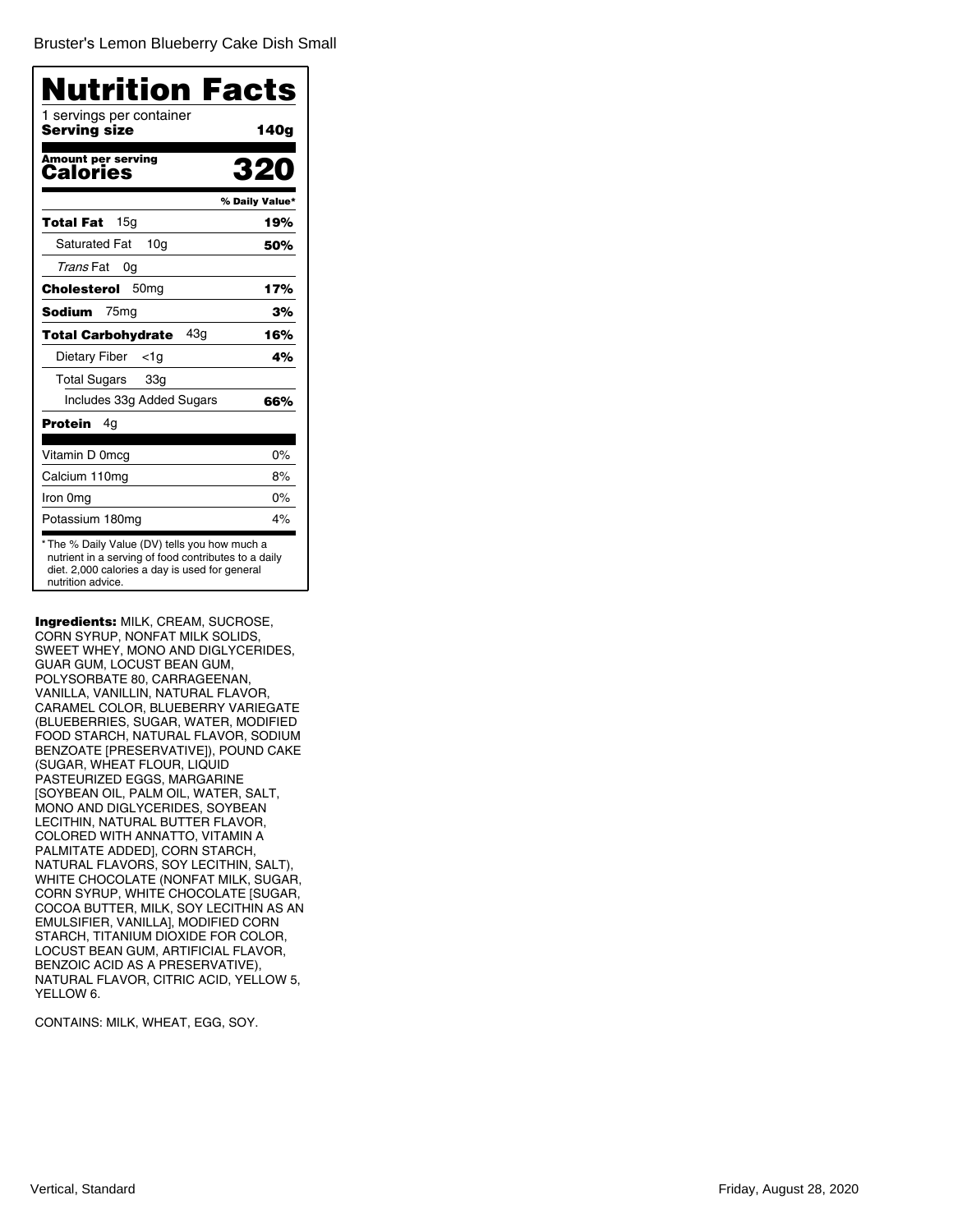Bruster's Lemon Blueberry Cake Dish Regular

| Nutrition Facts<br>1 servings per container |                |
|---------------------------------------------|----------------|
| Serving size                                | 210g           |
| <b>Amount per serving</b><br>Calories       | .RN            |
|                                             | % Daily Value* |
| 22g<br>Total Fat                            | 28%            |
| <b>Saturated Fat</b><br>15 <sub>q</sub>     | 75%            |
| <i>Trans</i> Fat<br>0.5 <sub>q</sub>        |                |
| 75 <sub>mg</sub><br>Cholesterol             | 25%            |
| 115 <sub>mg</sub><br>Sodium                 | 5%             |
| 64a<br>Total Carbohydrate                   | 23%            |
| Dietary Fiber<br>1g                         | 4%             |
| <b>Total Sugars</b><br>49 <sub>g</sub>      |                |
| Includes 49g Added Sugars                   | 98%            |
| Protein<br>6g                               |                |
| Vitamin D 0mcg                              | 0%             |
| Calcium 170mg                               | 15%            |
| Iron 0mg                                    | $0\%$          |
| Potassium 270mg                             | 6%             |

Ingredients: MILK, CREAM, SUCROSE, CORN SYRUP, NONFAT MILK SOLIDS, SWEET WHEY, MONO AND DIGLYCERIDES, GUAR GUM, LOCUST BEAN GUM, POLYSORBATE 80, CARRAGEENAN, VANILLA, VANILLIN, NATURAL FLAVOR, CARAMEL COLOR, BLUEBERRY VARIEGATE (BLUEBERRIES, SUGAR, WATER, MODIFIED FOOD STARCH, NATURAL FLAVOR, SODIUM BENZOATE [PRESERVATIVE]), POUND CAKE (SUGAR, WHEAT FLOUR, LIQUID PASTEURIZED EGGS, MARGARINE [SOYBEAN OIL, PALM OIL, WATER, SALT, MONO AND DIGLYCERIDES, SOYBEAN LECITHIN, NATURAL BUTTER FLAVOR, COLORED WITH ANNATTO, VITAMIN A PALMITATE ADDED], CORN STARCH, NATURAL FLAVORS, SOY LECITHIN, SALT), WHITE CHOCOLATE (NONFAT MILK, SUGAR, CORN SYRUP, WHITE CHOCOLATE [SUGAR, COCOA BUTTER, MILK, SOY LECITHIN AS AN EMULSIFIER, VANILLA], MODIFIED CORN STARCH, TITANIUM DIOXIDE FOR COLOR, LOCUST BEAN GUM, ARTIFICIAL FLAVOR, BENZOIC ACID AS A PRESERVATIVE), NATURAL FLAVOR, CITRIC ACID, YELLOW 5, YELLOW 6.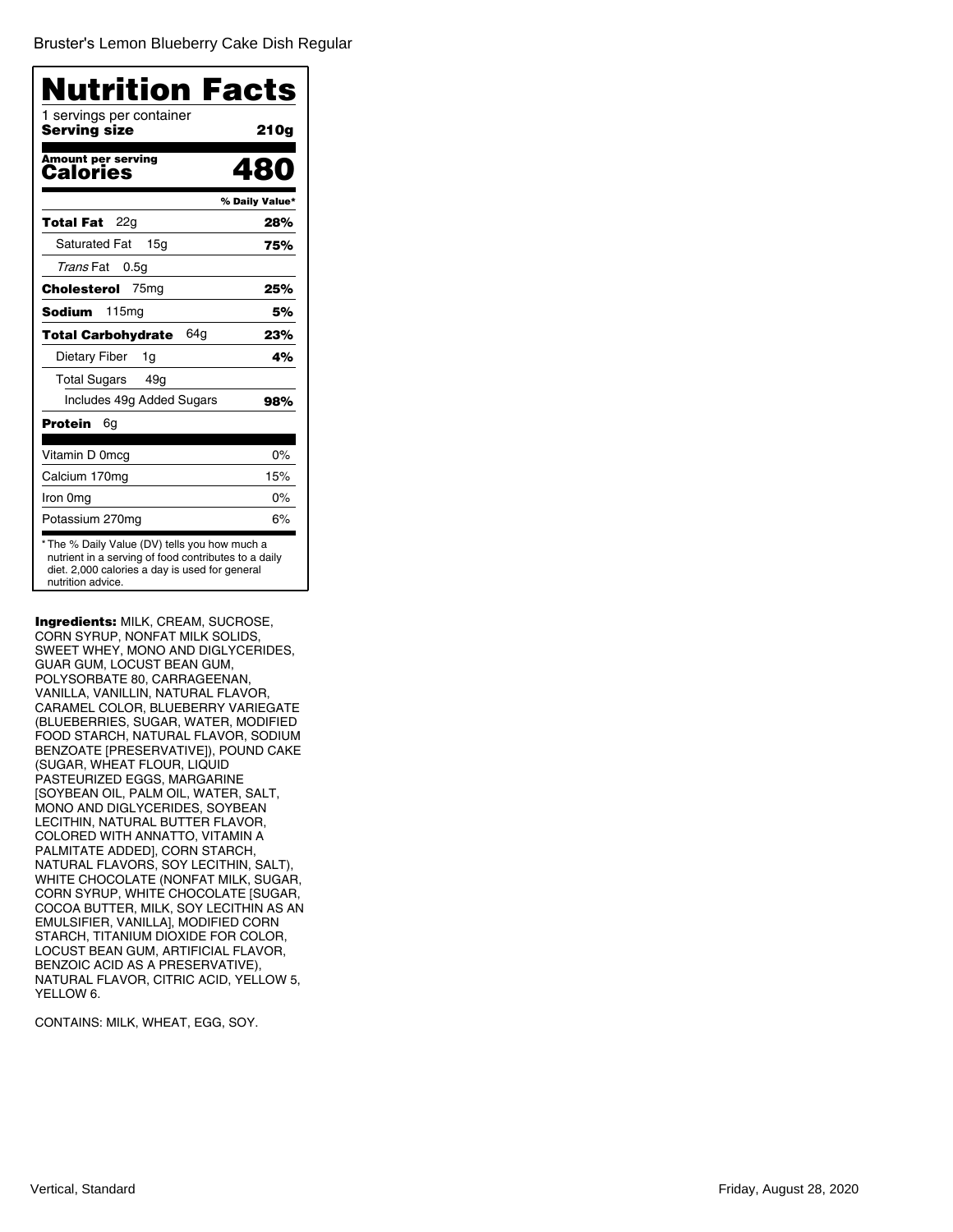| Nutrition Facts<br>1 servings per container<br>Serving size | 280g           |
|-------------------------------------------------------------|----------------|
| <b>Amount per serving</b><br>Calories                       | RД             |
|                                                             | % Daily Value* |
| 30g<br>Total Fat                                            | 38%            |
| <b>Saturated Fat</b><br>19a                                 | 95%            |
| Trans Fat<br>0.5 <sub>g</sub>                               |                |
| 100 <sub>mg</sub><br>Cholesterol                            | 33%            |
| 150 <sub>mg</sub><br>Sodium                                 | 7%             |
| 86g<br>Total Carbohydrate                                   | 31%            |
| Dietary Fiber<br>2g                                         | 7%             |
| <b>Total Sugars</b><br>66g                                  |                |
| Includes 66g Added Sugars                                   | 132%           |
| Protein<br>7g                                               |                |
| Vitamin D 0mcg                                              | 0%             |
| Calcium 220mg                                               | 15%            |
| Iron 0mg                                                    | $0\%$          |
| Potassium 360mg                                             | 8%             |

Ingredients: MILK, CREAM, SUCROSE, CORN SYRUP, NONFAT MILK SOLIDS, SWEET WHEY, MONO AND DIGLYCERIDES, GUAR GUM, LOCUST BEAN GUM, POLYSORBATE 80, CARRAGEENAN, VANILLA, VANILLIN, NATURAL FLAVOR, CARAMEL COLOR, BLUEBERRY VARIEGATE (BLUEBERRIES, SUGAR, WATER, MODIFIED FOOD STARCH, NATURAL FLAVOR, SODIUM BENZOATE [PRESERVATIVE]), POUND CAKE (SUGAR, WHEAT FLOUR, LIQUID PASTEURIZED EGGS, MARGARINE [SOYBEAN OIL, PALM OIL, WATER, SALT, MONO AND DIGLYCERIDES, SOYBEAN LECITHIN, NATURAL BUTTER FLAVOR, COLORED WITH ANNATTO, VITAMIN A PALMITATE ADDED], CORN STARCH, NATURAL FLAVORS, SOY LECITHIN, SALT), WHITE CHOCOLATE (NONFAT MILK, SUGAR, CORN SYRUP, WHITE CHOCOLATE [SUGAR, COCOA BUTTER, MILK, SOY LECITHIN AS AN EMULSIFIER, VANILLA], MODIFIED CORN STARCH, TITANIUM DIOXIDE FOR COLOR, LOCUST BEAN GUM, ARTIFICIAL FLAVOR, BENZOIC ACID AS A PRESERVATIVE), NATURAL FLAVOR, CITRIC ACID, YELLOW 5, YELLOW 6.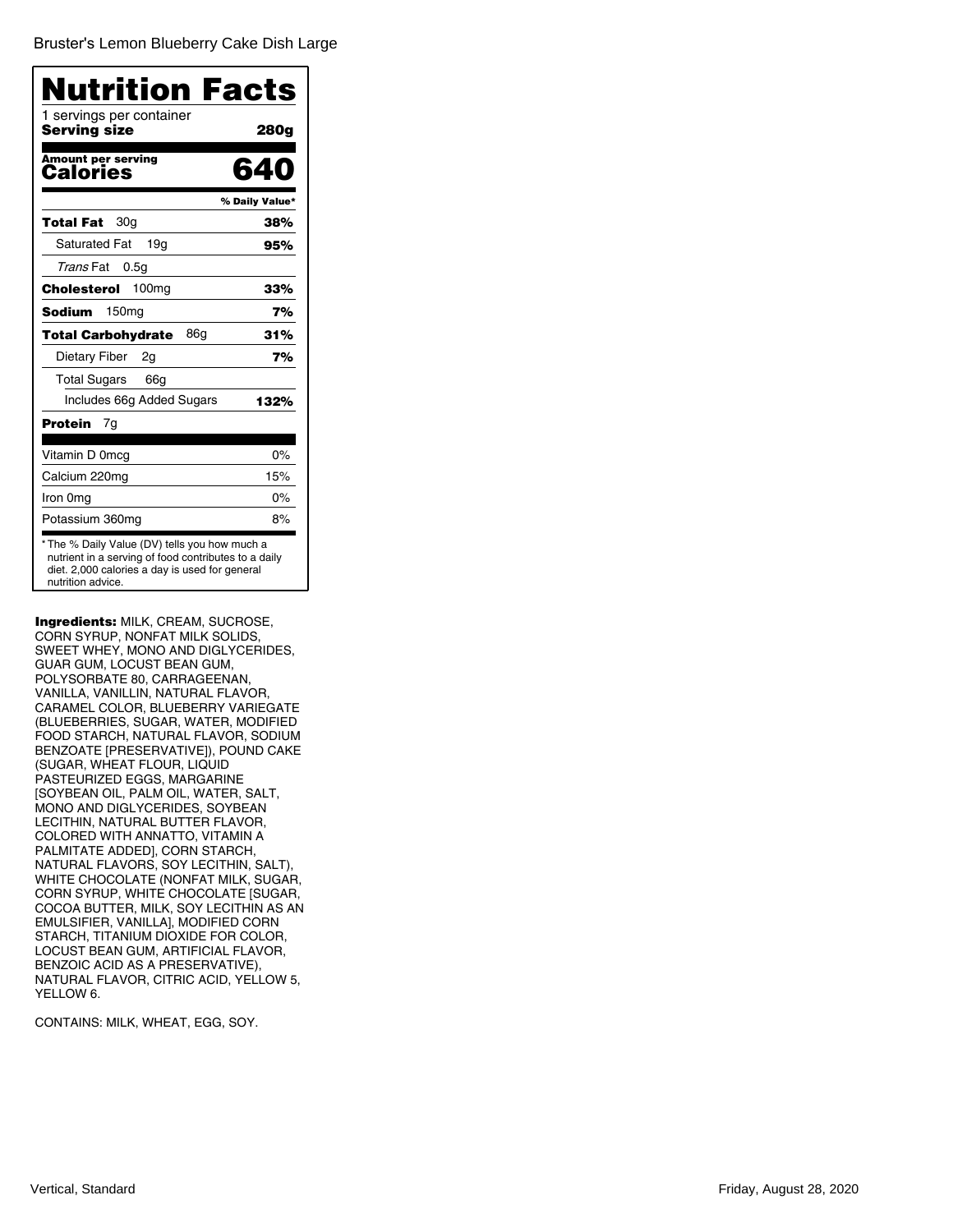| 1 servings per container<br>Servina size | 146g           |
|------------------------------------------|----------------|
|                                          |                |
| <b>Amount per serving</b><br>Calories    | 340            |
|                                          | % Daily Value* |
| 15a<br>Total Fat                         | 19%            |
| <b>Saturated Fat</b><br>10 <sub>q</sub>  | 50%            |
| Trans Fat<br>0g                          |                |
| 50 <sub>mq</sub><br>Cholesterol          | 17%            |
| Sodium<br>85 <sub>mg</sub>               | 4%             |
| 48a<br><b>Total Carbohydrate</b>         | 17%            |
| Dietary Fiber<br>$<$ 1g                  | 4%             |
| <b>Total Sugars</b><br>33g               |                |
| Includes 33g Added Sugars                | 66%            |
| Protein<br>4g                            |                |
| Vitamin D 0mcg                           | $0\%$          |
| Calcium 110mg                            | 8%             |
| Iron 0.2mg                               | $0\%$          |
| Potassium 190mg                          | 4%             |

Bruster's Lemon Blueberry Cake Cake Cone Small

Ingredients: MILK, CREAM, SUCROSE, CORN SYRUP, NONFAT MILK SOLIDS, SWEET WHEY, MONO AND DIGLYCERIDES, GUAR GUM, LOCUST BEAN GUM, POLYSORBATE 80, CARRAGEENAN, VANILLA, VANILLIN, NATURAL FLAVOR, CARAMEL COLOR, BLUEBERRY VARIEGATE (BLUEBERRIES, SUGAR, WATER, MODIFIED FOOD STARCH, NATURAL FLAVOR, SODIUM BENZOATE [PRESERVATIVE]), POUND CAKE (SUGAR, WHEAT FLOUR, LIQUID PASTEURIZED EGGS, MARGARINE [SOYBEAN OIL, PALM OIL, WATER, SALT, MONO AND DIGLYCERIDES, SOYBEAN LECITHIN, NATURAL BUTTER FLAVOR, COLORED WITH ANNATTO, VITAMIN A PALMITATE ADDED], CORN STARCH, NATURAL FLAVORS, SOY LECITHIN, SALT), WHITE CHOCOLATE (NONFAT MILK, SUGAR, CORN SYRUP, WHITE CHOCOLATE [SUGAR, COCOA BUTTER, MILK, SOY LECITHIN AS AN EMULSIFIER, VANILLA], MODIFIED CORN STARCH, TITANIUM DIOXIDE FOR COLOR, LOCUST BEAN GUM, ARTIFICIAL FLAVOR, BENZOIC ACID AS A PRESERVATIVE), NATURAL FLAVOR, CITRIC ACID, YELLOW 5, YELLOW 6, CAKE CONE (ENRICHED WHEAT FLOUR [CONTAINS NIACIN, REDUCED IRON, THIAMINE MONONITRATE, RIBOFLAVIN, FOLIC ACID], TAPIOCA FLOUR, SUGAR, VEGETABLE OIL SHORTENING [SOYBEAN OIL OR CANOLA OIL, MODIFIED PALM OIL, SOY LECITHIN, AND/OR PARTIALLY HYDROGENATED SOYBEAN OIL], LEAVENING [SODIUM BICARBONATE, AMMONIUM BICARBONATE], SALT, NATURAL FLAVOR, ANNATTO [VEGETABLE COLOR]).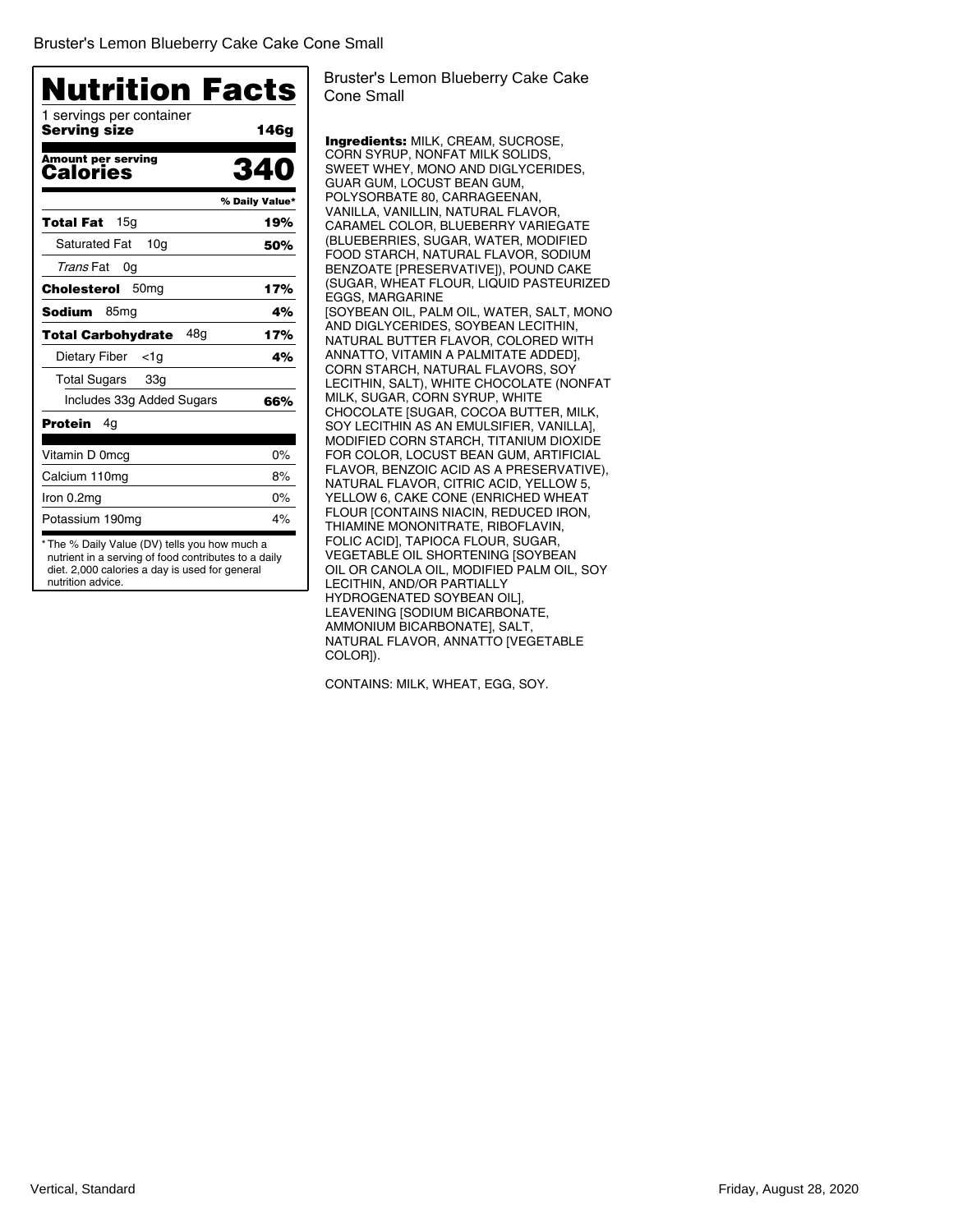| <b>Nutrition Facts</b>                   |                |
|------------------------------------------|----------------|
| 1 servings per container<br>Serving size | 216g           |
| <b>Amount per serving</b><br>Calories    | 500            |
|                                          | % Daily Value* |
| 23a<br>Total Fat                         | 29%            |
| <b>Saturated Fat</b><br>15 <sub>q</sub>  | 75%            |
| Trans Fat<br>0.5 <sub>q</sub>            |                |
| 75 <sub>mg</sub><br>Cholesterol          | 25%            |
| 125mg<br>Sodium                          | 5%             |
| 69a<br>Total Carbohydrate                | 25%            |
| Dietary Fiber<br>1g                      | 4%             |
| <b>Total Sugars</b><br>50 <sub>q</sub>   |                |
| Includes 50g Added Sugars                | 100%           |
| <b>Protein</b><br>6g                     |                |
| Vitamin D 0mcg                           | 0%             |
| Calcium 170mg                            | 15%            |
| Iron 0.2mg                               | 0%             |
| Potassium 280mg                          | 6%             |

diet. 2,000 calories a day is used for general nutrition advice.

Bruster's Lemon Blueberry Cake Cake Cone Regular

Ingredients: MILK, CREAM, SUCROSE, CORN SYRUP, NONFAT MILK SOLIDS, SWEET WHEY, MONO AND DIGLYCERIDES, GUAR GUM, LOCUST BEAN GUM, POLYSORBATE 80, CARRAGEENAN, VANILLA, VANILLIN, NATURAL FLAVOR, CARAMEL COLOR, BLUEBERRY VARIEGATE (BLUEBERRIES, SUGAR, WATER, MODIFIED FOOD STARCH, NATURAL FLAVOR, SODIUM BENZOATE [PRESERVATIVE]), POUND CAKE (SUGAR, WHEAT FLOUR, LIQUID PASTEURIZED EGGS, MARGARINE [SOYBEAN OIL, PALM OIL, WATER, SALT, MONO AND DIGLYCERIDES, SOYBEAN LECITHIN, NATURAL BUTTER FLAVOR, COLORED WITH ANNATTO, VITAMIN A PALMITATE ADDED], CORN STARCH, NATURAL FLAVORS, SOY LECITHIN, SALT), WHITE CHOCOLATE (NONFAT MILK, SUGAR, CORN SYRUP, WHITE CHOCOLATE [SUGAR, COCOA BUTTER, MILK, SOY LECITHIN AS AN EMULSIFIER, VANILLA], MODIFIED CORN STARCH, TITANIUM DIOXIDE FOR COLOR, LOCUST BEAN GUM, ARTIFICIAL FLAVOR, BENZOIC ACID AS A PRESERVATIVE), NATURAL FLAVOR, CITRIC ACID, YELLOW 5, YELLOW 6, CAKE CONE (ENRICHED WHEAT FLOUR [CONTAINS NIACIN, REDUCED IRON, THIAMINE MONONITRATE, RIBOFLAVIN, FOLIC ACID], TAPIOCA FLOUR, SUGAR, VEGETABLE OIL SHORTENING [SOYBEAN OIL OR CANOLA OIL, MODIFIED PALM OIL, SOY LECITHIN, AND/OR PARTIALLY HYDROGENATED SOYBEAN OIL], LEAVENING [SODIUM BICARBONATE, AMMONIUM BICARBONATE], SALT, NATURAL FLAVOR, ANNATTO [VEGETABLE COLOR]).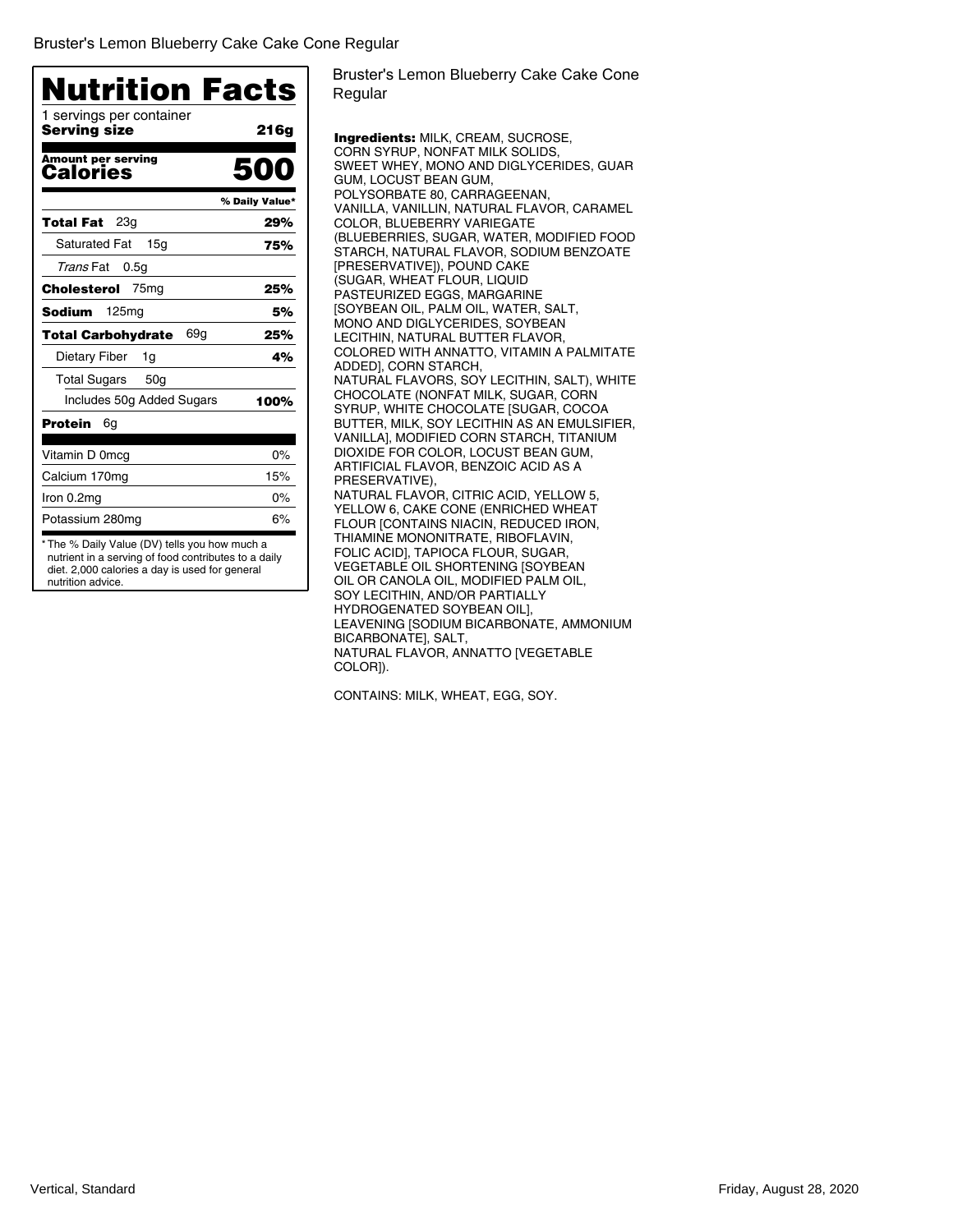| <b>Nutrition Facts</b><br>1 servings per container |                |
|----------------------------------------------------|----------------|
| Servina size                                       | 286g           |
| <b>Amount per serving</b><br>Calories              | 670            |
|                                                    | % Daily Value* |
| 30a<br>Total Fat                                   | 38%            |
| <b>Saturated Fat</b><br>19a                        | 95%            |
| Trans Fat<br>0.5q                                  |                |
| 100 <sub>mg</sub><br>Cholesterol                   | 33%            |
| 160 <sub>mg</sub><br>Sodium                        | 7%             |
| 91g<br>Total Carbohydrate                          | 33%            |
| <b>Dietary Fiber</b><br>2g                         | 7%             |
| <b>Total Sugars</b><br>66g                         |                |
| Includes 66g Added Sugars                          | 132%           |
| Protein<br>8g                                      |                |
| Vitamin D 0mcg                                     | $0\%$          |
| Calcium 230mg                                      | 20%            |
| Iron 0.2mg                                         | $0\%$          |
| Potassium 370mg                                    | 8%             |

Brusters Lemon Blueberry Cake Cake Cone Large

Ingredients: MILK, CREAM, SUCROSE, CORN SYRUP, NONFAT MILK SOLIDS, SWEET WHEY, MONO AND DIGLYCERIDES, GUAR GUM, LOCUST BEAN GUM, POLYSORBATE 80, CARRAGEENAN, VANILLA, VANILLIN, NATURAL FLAVOR, CARAMEL COLOR, BLUEBERRY VARIEGATE (BLUEBERRIES, SUGAR, WATER, MODIFIED FOOD STARCH, NATURAL FLAVOR, SODIUM BENZOATE [PRESERVATIVE]), POUND CAKE (SUGAR, WHEAT FLOUR, LIQUID PASTEURIZED EGGS, MARGARINE [SOYBEAN OIL, PALM OIL, WATER, SALT, MONO AND DIGLYCERIDES, SOYBEAN LECITHIN, NATURAL BUTTER FLAVOR, COLORED WITH ANNATTO, VITAMIN A PALMITATE ADDED], CORN STARCH, NATURAL FLAVORS, SOY LECITHIN, SALT), WHITE CHOCOLATE (NONFAT MILK, SUGAR, CORN SYRUP, WHITE CHOCOLATE [SUGAR, COCOA BUTTER, MILK, SOY LECITHIN AS AN EMULSIFIER, VANILLA], MODIFIED CORN STARCH, TITANIUM DIOXIDE FOR COLOR, LOCUST BEAN GUM, ARTIFICIAL FLAVOR, BENZOIC ACID AS A PRESERVATIVE), NATURAL FLAVOR, CITRIC ACID, YELLOW 5, YELLOW 6, CAKE CONE (ENRICHED WHEAT FLOUR [CONTAINS NIACIN, REDUCED IRON, THIAMINE MONONITRATE, RIBOFLAVIN, FOLIC ACID], TAPIOCA FLOUR, SUGAR, VEGETABLE OIL SHORTENING [SOYBEAN OIL OR CANOLA OIL, MODIFIED PALM OIL, SOY LECITHIN, AND/OR PARTIALLY HYDROGENATED SOYBEAN OIL], LEAVENING [SODIUM BICARBONATE, AMMONIUM BICARBONATE], SALT, NATURAL FLAVOR, ANNATTO [VEGETABLE COLOR]).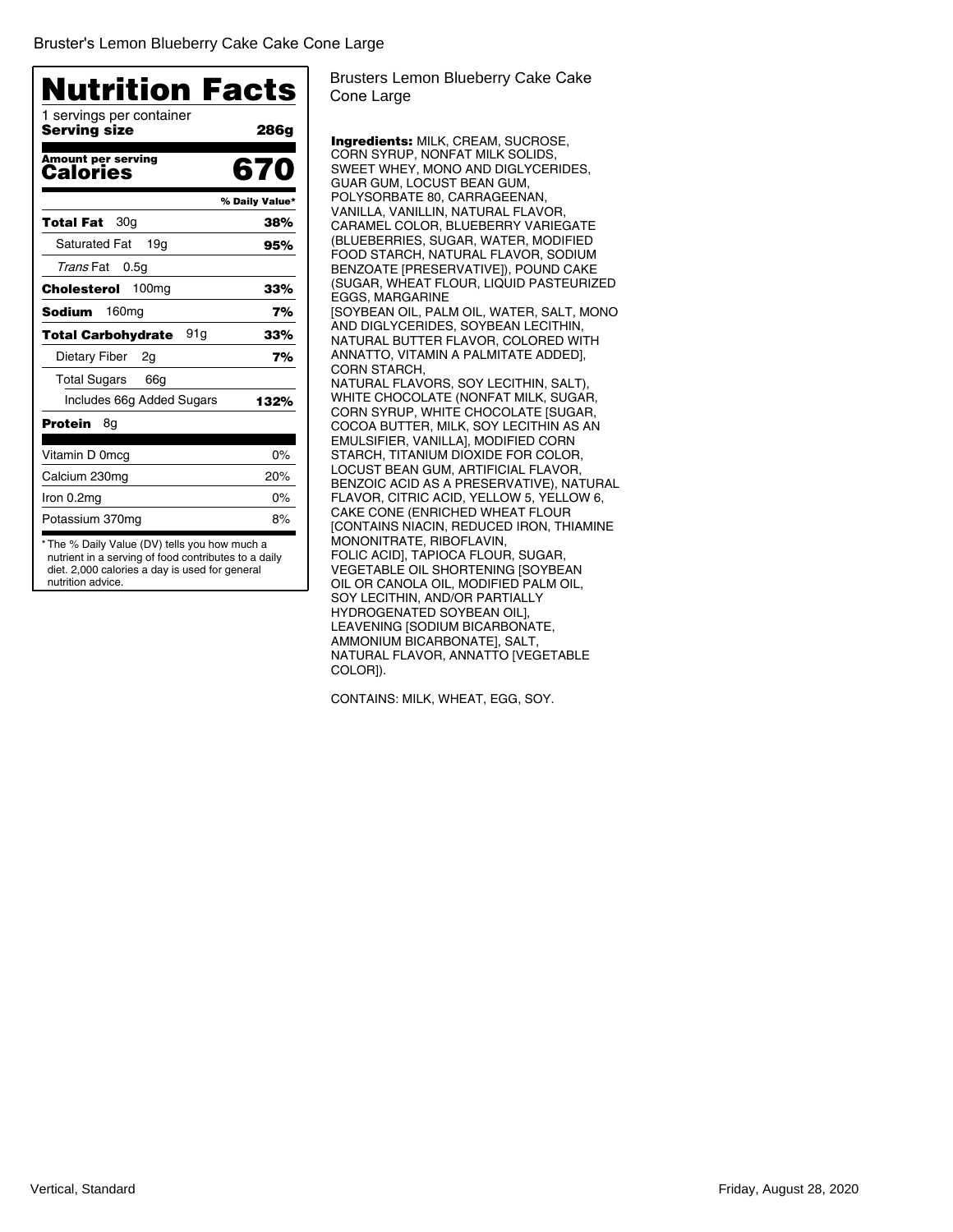| 1 servings per container                |                |
|-----------------------------------------|----------------|
| Servina size                            | 153g           |
| <b>Amount per serving</b><br>Calories   | 370            |
|                                         | % Daily Value* |
| 15a<br>Total Fat                        | 19%            |
| <b>Saturated Fat</b><br>10 <sub>q</sub> | 50%            |
| Trans Fat<br>0g                         |                |
| Cholesterol<br>50 <sub>mg</sub>         | 17%            |
| Sodium<br>95 <sub>mg</sub>              | 4%             |
| 54a<br>Total Carbohydrate               | 20%            |
| <b>Dietary Fiber</b><br><1g             | 4%             |
| <b>Total Sugars</b><br>37g              |                |
| Includes 37g Added Sugars               | 74%            |
| Protein<br>5g                           |                |
| Vitamin D 0mcg                          | 0%             |
| Calcium 120mg                           | 10%            |
| Iron 0.4mg                              | 2%             |
| Potassium 200mg                         | 4%             |

Bruster's Lemon Blueberry Cake Sugar Cone Small

Ingredients: MILK, CREAM, SUCROSE, CORN SYRUP, NONFAT MILK SOLIDS, SWEET WHEY, MONO AND DIGLYCERIDES, GUAR GUM, LOCUST BEAN GUM, POLYSORBATE 80, CARRAGEENAN, VANILLA, VANILLIN, NATURAL FLAVOR, CARAMEL COLOR, BLUEBERRY VARIEGATE (BLUEBERRIES, SUGAR, WATER, MODIFIED FOOD STARCH, NATURAL FLAVOR, SODIUM BENZOATE [PRESERVATIVE]), POUND CAKE (SUGAR, WHEAT FLOUR, LIQUID PASTEURIZED EGGS, MARGARINE [SOYBEAN OIL, PALM OIL, WATER, SALT, MONO AND DIGLYCERIDES, SOYBEAN LECITHIN, NATURAL BUTTER FLAVOR, COLORED WITH ANNATTO, VITAMIN A PALMITATE ADDED], CORN STARCH, NATURAL FLAVORS, SOY LECITHIN, SALT), WHITE CHOCOLATE (NONFAT MILK, SUGAR, CORN SYRUP, WHITE CHOCOLATE [SUGAR, COCOA BUTTER, MILK, SOY LECITHIN AS AN EMULSIFIER, VANILLA], MODIFIED CORN STARCH, TITANIUM DIOXIDE FOR COLOR, LOCUST BEAN GUM, ARTIFICIAL FLAVOR, BENZOIC ACID AS A PRESERVATIVE), NATURAL FLAVOR, CITRIC ACID, YELLOW 5, YELLOW 6, SUGAR CONE (ENRICHED WHEAT FLOUR [CONTAINS NIACIN, REDUCED IRON, THIAMINE MONONITRATE, RIBOFLAVIN, FOLIC ACID], BROWN SUGAR, VEGETABLE OIL SHORTENING [SOYBEAN OIL OR CANOLA OIL, MODIFIED PALM OIL, SOY LECITHIN, AND/OR PARTIALLY HYDROGENATED SOYBEAN OIL], OAT FIBER AND/OR VEGETABLE FIBER, SALT, CARAMEL COLOR, ARTIFICIAL FLAVOR, SOY LECITHIN).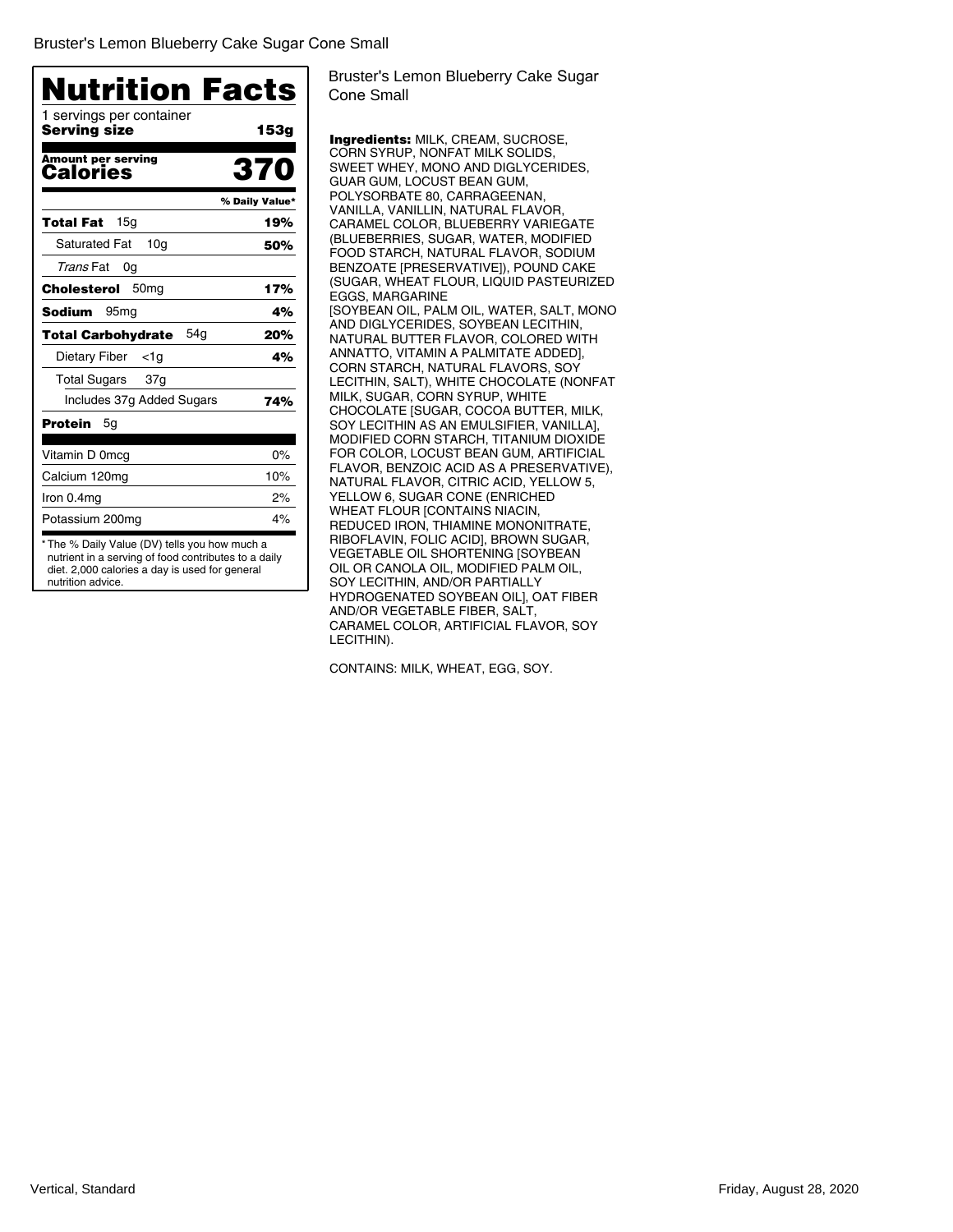| <b>Nutrition Facts</b>                       |                |
|----------------------------------------------|----------------|
| 1 servings per container<br>Servina size     | 223g           |
| <b>Amount per serving</b><br><b>Calories</b> | 530            |
|                                              | % Daily Value* |
| 23a<br>Total Fat                             | 29%            |
| <b>Saturated Fat</b><br>15 <sub>q</sub>      | 75%            |
| Trans Fat<br>0.5g                            |                |
| Cholesterol<br>75 <sub>mg</sub>              | 25%            |
| Sodium<br>130 <sub>mg</sub>                  | 6%             |
| 76a<br><b>Total Carbohydrate</b>             | 28%            |
| Dietary Fiber<br>1g                          | 4%             |
| <b>Total Sugars</b><br>54g                   |                |
| Includes 54g Added Sugars                    | 108%           |
| Protein<br>6g                                |                |
| Vitamin D 0mcg                               | $0\%$          |
| Calcium 180mg                                | 15%            |
| Iron 0.4mg                                   | 2%             |
| Potassium 290mg                              | 6%             |

diet. 2,000 calories a day is used for general nutrition advice.

Brusters Lemon Blueberry Cake Sugar Cone Regular

Ingredients: MILK, CREAM, SUCROSE, CORN SYRUP, NONFAT MILK SOLIDS, SWEET WHEY, MONO AND DIGLYCERIDES, GUAR GUM, LOCUST BEAN GUM, POLYSORBATE 80, CARRAGEENAN, VANILLA, VANILLIN, NATURAL FLAVOR, CARAMEL COLOR, BLUEBERRY VARIEGATE (BLUEBERRIES, SUGAR, WATER, MODIFIED FOOD STARCH, NATURAL FLAVOR, SODIUM BENZOATE [PRESERVATIVE]), POUND CAKE (SUGAR, WHEAT FLOUR, LIQUID PASTEURIZED EGGS, MARGARINE [SOYBEAN OIL, PALM OIL, WATER, SALT, MONO AND DIGLYCERIDES, SOYBEAN LECITHIN, NATURAL BUTTER FLAVOR, COLORED WITH ANNATTO, VITAMIN A PALMITATE ADDED], CORN STARCH, NATURAL FLAVORS, SOY LECITHIN, SALT), WHITE CHOCOLATE (NONFAT MILK, SUGAR, CORN SYRUP, WHITE CHOCOLATE [SUGAR, COCOA BUTTER, MILK, SOY LECITHIN AS AN EMULSIFIER, VANILLA], MODIFIED CORN STARCH, TITANIUM DIOXIDE FOR COLOR, LOCUST BEAN GUM, ARTIFICIAL FLAVOR, BENZOIC ACID AS A PRESERVATIVE), NATURAL FLAVOR, CITRIC ACID, YELLOW 5, YELLOW 6, SUGAR CONE (ENRICHED WHEAT FLOUR [CONTAINS NIACIN, REDUCED IRON, THIAMINE MONONITRATE, RIBOFLAVIN, FOLIC ACID], BROWN SUGAR, VEGETABLE OIL SHORTENING [SOYBEAN OIL OR CANOLA OIL, MODIFIED PALM OIL, SOY LECITHIN, AND/OR PARTIALLY HYDROGENATED SOYBEAN OIL], OAT FIBER AND/ OR VEGETABLE FIBER, SALT, CARAMEL COLOR, ARTIFICIAL FLAVOR, SOY LECITHIN).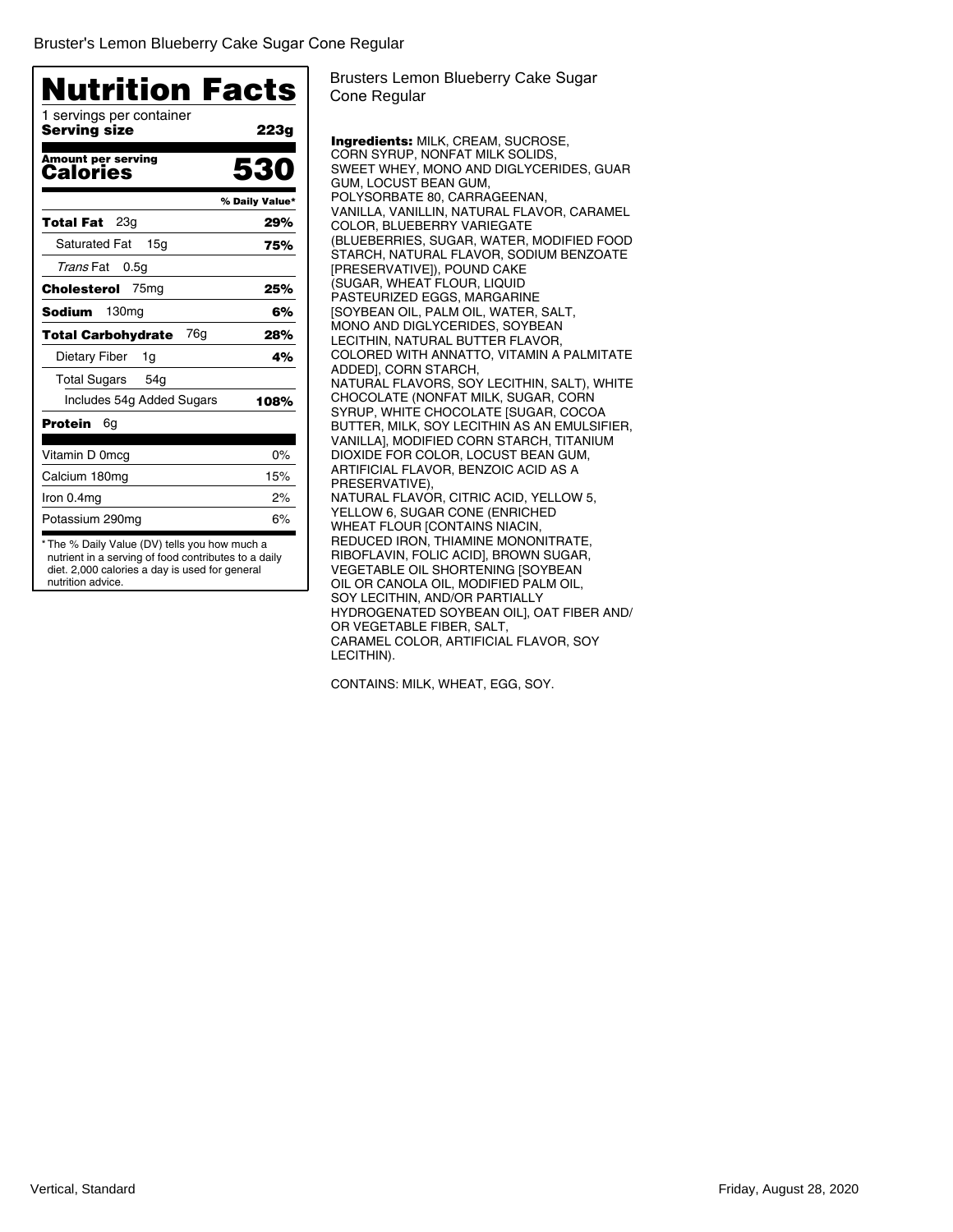| 1 servings per container                     |                |
|----------------------------------------------|----------------|
| Servina size                                 | 293g           |
| <b>Amount per serving</b><br><b>Calories</b> | 690            |
|                                              | % Daily Value* |
| 30 <sub>a</sub><br>Total Fat                 | 38%            |
| <b>Saturated Fat</b><br>19a                  | 95%            |
| Trans Fat<br>0.5 <sub>g</sub>                |                |
| 100 <sub>mg</sub><br>Cholesterol             | 33%            |
| 170 <sub>mg</sub><br>Sodium                  | 7%             |
| 97g<br>Total Carbohydrate                    | 35%            |
| Dietary Fiber<br>2g                          | 7%             |
| <b>Total Sugars</b><br>70g                   |                |
| Includes 70g Added Sugars                    | 140%           |
| Protein<br>8g                                |                |
| Vitamin D 0mcg                               | 0%             |
| Calcium 230mg                                | 20%            |
| Iron 0.4mg                                   | 2%             |
| Potassium 380mg                              | 8%             |

diet. 2,000 calories a day is used for general nutrition advice.

Brusters Lemon Blueberry Cake Sugar Cone Large

Ingredients: MILK, CREAM, SUCROSE, CORN SYRUP, NONFAT MILK SOLIDS, SWEET WHEY, MONO AND DIGLYCERIDES, GUAR GUM, LOCUST BEAN GUM, POLYSORBATE 80, CARRAGEENAN, VANILLA, VANILLIN, NATURAL FLAVOR, CARAMEL COLOR, BLUEBERRY VARIEGATE (BLUEBERRIES, SUGAR, WATER, MODIFIED FOOD STARCH, NATURAL FLAVOR, SODIUM BENZOATE [PRESERVATIVE]), POUND CAKE (SUGAR, WHEAT FLOUR, LIQUID PASTEURIZED EGGS, MARGARINE [SOYBEAN OIL, PALM OIL, WATER, SALT, MONO AND DIGLYCERIDES, SOYBEAN LECITHIN, NATURAL BUTTER FLAVOR, COLORED WITH ANNATTO, VITAMIN A PALMITATE ADDED], CORN STARCH, NATURAL FLAVORS, SOY LECITHIN, SALT), WHITE CHOCOLATE (NONFAT MILK, SUGAR, CORN SYRUP, WHITE CHOCOLATE [SUGAR, COCOA BUTTER, MILK, SOY LECITHIN AS AN EMULSIFIER, VANILLA], MODIFIED CORN STARCH, TITANIUM DIOXIDE FOR COLOR, LOCUST BEAN GUM, ARTIFICIAL FLAVOR, BENZOIC ACID AS A PRESERVATIVE), NATURAL FLAVOR, CITRIC ACID, YELLOW 5, YELLOW 6, SUGAR CONE (ENRICHED WHEAT FLOUR [CONTAINS NIACIN, REDUCED IRON, THIAMINE MONONITRATE, RIBOFLAVIN, FOLIC ACID], BROWN SUGAR, VEGETABLE OIL SHORTENING [SOYBEAN OIL OR CANOLA OIL, MODIFIED PALM OIL, SOY LECITHIN, AND/OR PARTIALLY HYDROGENATED SOYBEAN OIL], OAT FIBER AND/OR VEGETABLE FIBER, SALT, CARAMEL COLOR, ARTIFICIAL FLAVOR, SOY LECITHIN).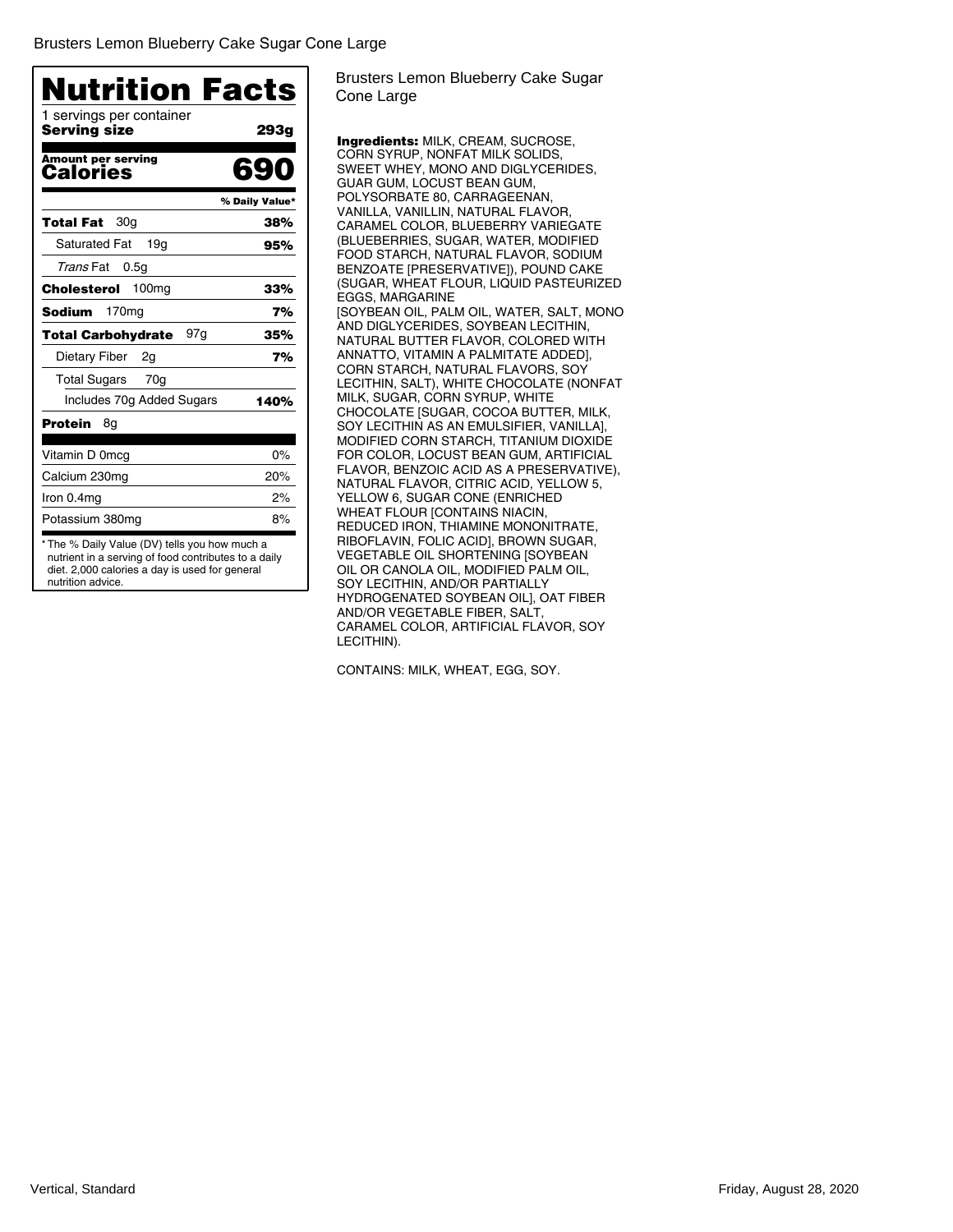| <b>Nutrition Facts</b>                   |                |
|------------------------------------------|----------------|
| 1 servings per container<br>Servina size | 170g           |
| <b>Amount per serving</b><br>Calories    | 450            |
|                                          | % Daily Value* |
| 18a<br>Total Fat                         | 23%            |
| <b>Saturated Fat</b><br>10 <sub>q</sub>  | 50%            |
| Trans Fat<br>0g                          |                |
| 50 <sub>mq</sub><br>Cholesterol          | 17%            |
| 80 <sub>mg</sub><br>Sodium               | 3%             |
| 67g<br><b>Total Carbohydrate</b>         | 24%            |
| Dietary Fiber<br>$<$ 1g                  | 4%             |
| Total Sugars<br>45g                      |                |
| Includes 45g Added Sugars                | 90%            |
| Protein<br>6g                            |                |
| Vitamin D 0mcg                           | $0\%$          |
| Calcium 120mg                            | 10%            |
| Iron 0.7mg                               | 4%             |
| Potassium 210mg                          | 4%             |

Bruster's Lemon Blueberry Cake Waffle Cone Small

Ingredients: MILK, CREAM, SUCROSE, CORN SYRUP, NONFAT MILK SOLIDS, SWEET WHEY, MONO AND DIGLYCERIDES, GUAR GUM, LOCUST BEAN GUM, POLYSORBATE 80, CARRAGEENAN, VANILLA, VANILLIN, NATURAL FLAVOR, CARAMEL COLOR, BLUEBERRY VARIEGATE (BLUEBERRIES, SUGAR, WATER, MODIFIED FOOD STARCH, NATURAL FLAVOR, SODIUM BENZOATE [PRESERVATIVE]), POUND CAKE (SUGAR, WHEAT FLOUR, LIQUID PASTEURIZED EGGS, MARGARINE [SOYBEAN OIL, PALM OIL, WATER, SALT, MONO AND DIGLYCERIDES, SOYBEAN LECITHIN, NATURAL BUTTER FLAVOR, COLORED WITH ANNATTO, VITAMIN A PALMITATE ADDED], CORN STARCH, NATURAL FLAVORS, SOY LECITHIN, SALT), WHITE CHOCOLATE (NONFAT MILK, SUGAR, CORN SYRUP, WHITE CHOCOLATE [SUGAR, COCOA BUTTER, MILK, SOY LECITHIN AS AN EMULSIFIER, VANILLA], MODIFIED CORN STARCH, TITANIUM DIOXIDE FOR COLOR, LOCUST BEAN GUM, ARTIFICIAL FLAVOR, BENZOIC ACID AS A PRESERVATIVE), NATURAL FLAVOR, CITRIC ACID, YELLOW 5, YELLOW 6, WAFFLE CONE (ENRICHED WHEAT FLOUR [CONTAINS NIACIN, REDUCED IRON, THIAMINE MONONITRATE, RIBOFLAVIN, FOLIC ACID], SUGAR, VEGETABLE SHORTENING [CONTAINING PARTIALLY HYDROGENATED SOYBEAN AND COTTONSEED OILS], WHOLE EGG, ARTIFICIAL FLAVOR [INCLUDING MALTODEXTRIN, MODIFIED CORNSTARCH, BUTTER, BUTTERMILK], DEXTROSE, SOY LECITHIN).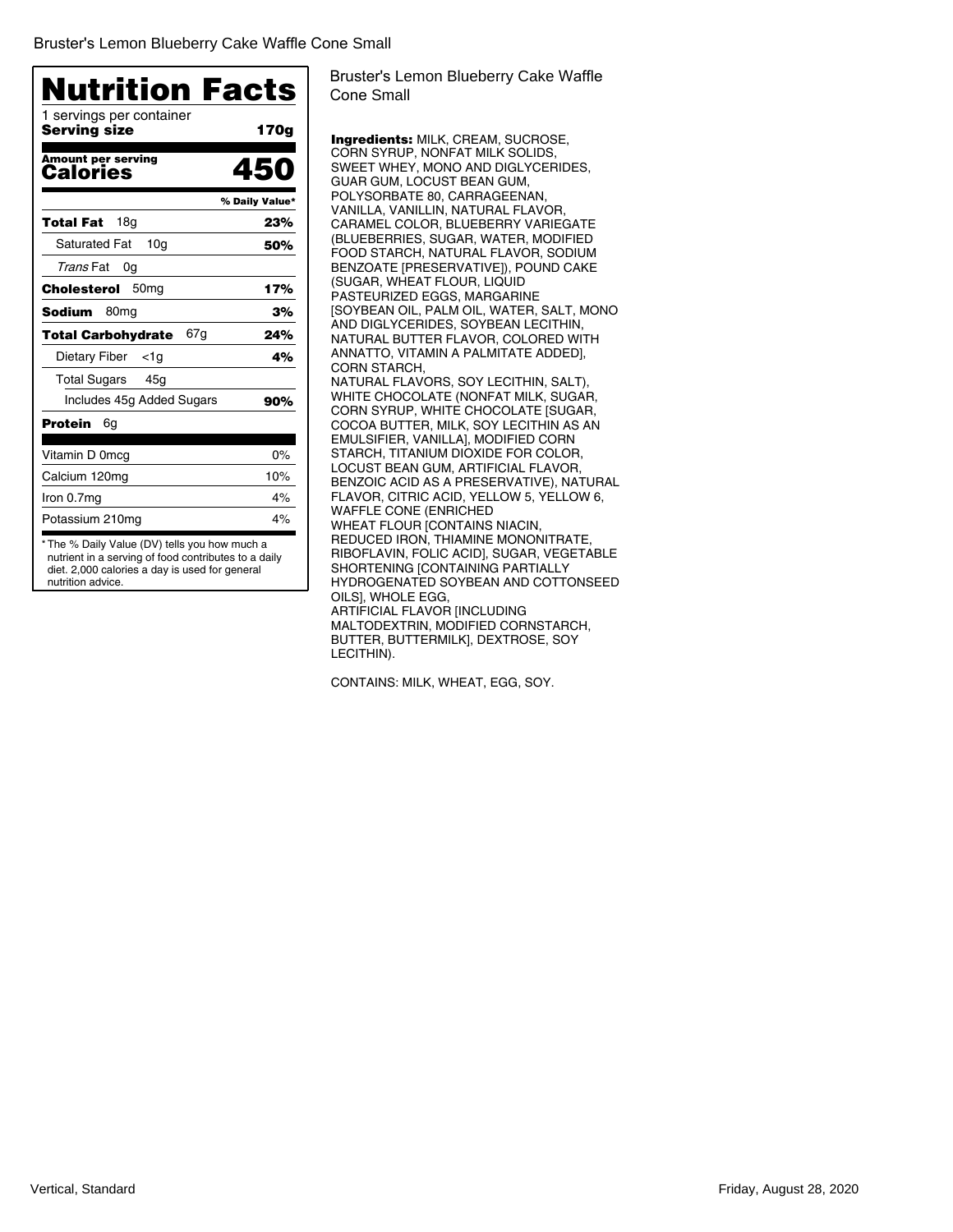| <b>Nutrition Facts</b><br>1 servings per container<br>Serving size | 240g           |
|--------------------------------------------------------------------|----------------|
|                                                                    |                |
| <b>Amount per serving</b><br>Calories                              | 610            |
|                                                                    | % Daily Value* |
| 25g<br>Total Fat                                                   | 32%            |
| <b>Saturated Fat</b><br>15q                                        | 75%            |
| <i>Trans</i> Fat<br>0.5g                                           |                |
| Cholesterol<br>75 <sub>mg</sub>                                    | 25%            |
| 115mg<br>Sodium                                                    | 5%             |
| 88a<br>Total Carbohydrate                                          | 32%            |
| Dietary Fiber<br>1g                                                | 4%             |
| Total Sugars<br>62g                                                |                |
| Includes 62g Added Sugars                                          | 124%           |
| Protein<br>7g                                                      |                |
| Vitamin D 0mcg                                                     | $0\%$          |
| Calcium 170mg                                                      | 15%            |
| Iron 0.7mg                                                         | 4%             |
| Potassium 300mg                                                    | 6%             |

Bruster's Lemon Blueberry Cake Waffle Cone Regular

Ingredients: MILK, CREAM, SUCROSE, CORN SYRUP, NONFAT MILK SOLIDS, SWEET WHEY, MONO AND DIGLYCERIDES, GUAR GUM, LOCUST BEAN GUM, POLYSORBATE 80, CARRAGEENAN, VANILLA, VANILLIN, NATURAL FLAVOR, CARAMEL COLOR, BLUEBERRY VARIEGATE (BLUEBERRIES, SUGAR, WATER, MODIFIED FOOD STARCH, NATURAL FLAVOR, SODIUM BENZOATE [PRESERVATIVE]), POUND CAKE (SUGAR, WHEAT FLOUR, LIQUID PASTEURIZED EGGS, MARGARINE [SOYBEAN OIL, PALM OIL, WATER, SALT, MONO AND DIGLYCERIDES, SOYBEAN LECITHIN, NATURAL BUTTER FLAVOR, COLORED WITH ANNATTO, VITAMIN A PALMITATE ADDED], CORN STARCH, NATURAL FLAVORS, SOY LECITHIN, SALT), WHITE CHOCOLATE (NONFAT MILK, SUGAR, CORN SYRUP, WHITE CHOCOLATE [SUGAR, COCOA BUTTER, MILK, SOY LECITHIN AS AN EMULSIFIER, VANILLA], MODIFIED CORN STARCH, TITANIUM DIOXIDE FOR COLOR, LOCUST BEAN GUM, ARTIFICIAL FLAVOR, BENZOIC ACID AS A PRESERVATIVE), NATURAL FLAVOR, CITRIC ACID, YELLOW 5, YELLOW 6, WAFFLE CONE (ENRICHED WHEAT FLOUR [CONTAINS NIACIN, REDUCED IRON, THIAMINE MONONITRATE, RIBOFLAVIN, FOLIC ACID], SUGAR, VEGETABLE SHORTENING [CONTAINING PARTIALLY HYDROGENATED SOYBEAN AND COTTONSEED OILS], WHOLE EGG, ARTIFICIAL FLAVOR [INCLUDING MALTODEXTRIN, MODIFIED CORNSTARCH, BUTTER, BUTTERMILK], DEXTROSE, SOY LECITHIN).